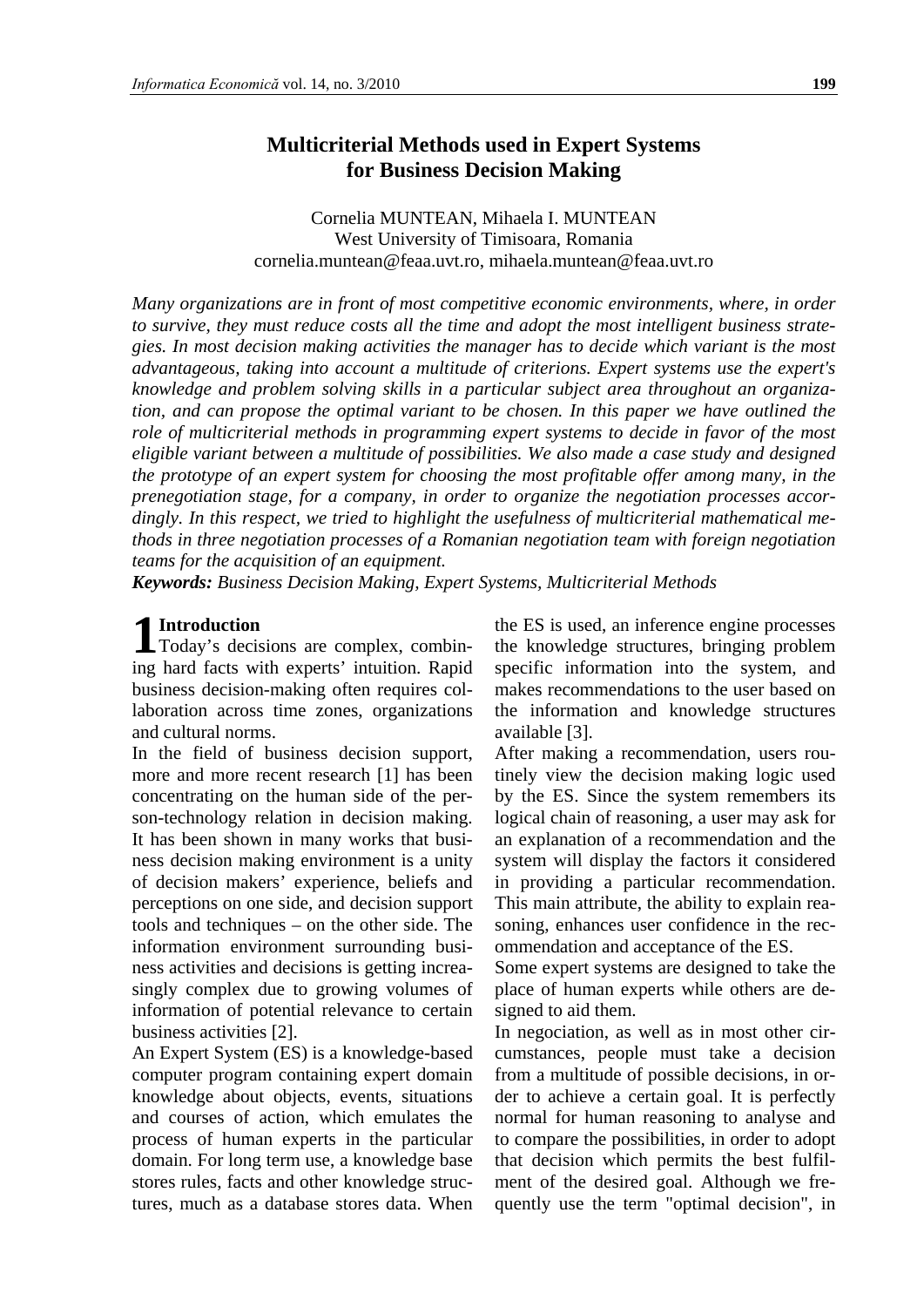most situations this "optimality" is a very complex concept which can't be defined but by mean of a mathematical model. In our case study we will use three multicriterial methods, implemented in an expert system designed in Exsys Corvid.

Corvid provides an object-oriented structure that makes it easy to build systems using methods and properties of variables, while not requiring the developer to change the way they think and describe their decision-making steps and logic. The result is a very flexible and powerful development environment that can easily be learned. We used Corvid for implementing our application presented in paragraph 3.

### **2 Multicriterial Methods. Business Decision Making Theoretical Approaches**

Mathematical models appeared and were used in the process of decision making in business, particularly in negociation, quite from the necessity to sustain the logical reasoning in negociation and to manage a great number of factors simultaneously.

Furthermore, the applying of these mathematical methods grants the approach of some new qualitative problems, so that it is not at all surprising the fact that in negociation as well there are used more and more mathematical tools, techiques and models.

The process of decision-making is defined by following elements [4]: the decision-maker, the assemblage of decision alternatives, the assemblage of decision criterions, the assemblage of goals.

*The decision-maker* is the person who must select the most advantageous variant from a multitude of possible ones, variant called the *optimum choice*.

the assemblage of action possibilities at a given moment.

*The assemblage of decision criterions, C,* is the assemblage of parameters which defines the process and in respect of which we have in view the comparison of alternatives.

*The decision criterions* are characterized by a number of levels according to the different alternatives and/or status of unbiased conditions. All these levels can make up decision goals that are possible to achieve, from the point of view of that particular criterion.

Decision models with an assemblage of criterions, called also multicriterial decision models, could be multi-attribute decision models, which are presented below, or multiobjective decision models, which are subject of linear programming [5].

*Multi-attribute decision models* subsist in the determination of the optimum variant from a finite variant assemblage  $V = \{V_1, V_2, ..., V_m\},\$ variants that are compared one with another in respect with numerical or non-numerical criterions belonging to a finite assemblage  $C=\{C_1, C_2, ..., C_n\}$ . Each criterion has a minimum or maximum goal.

For some multi-attribute decision problems, in which the matrix of consequences contains heterogeneous data, numerical or nonnumerical, the homogenization of these data is done by the normalization procedure [6], which transforms the matrix of consequences in a matrix  $R=(r_{ij})_{i=1,m; i=1,n}$  with elements in the interval [0,1].

In almost all multi-attribute decision problems there is information regarding the importance of each criterion. This is generally expressed by the vector  $P = \{p_1, p_2, ..., p_n\}$  and indicates the level of importance given by the decision-maker to each criterion.

*The assemblage of decision alternatives*, *V*, is

$$
\mathbf{r}_{ij} = \begin{cases}\n\frac{a_{ij}}{\max a_{ij}}, & \text{for max criterion s} \\
\frac{\sum_{1 \le i \le m} a_{ij}}{\min a_{ij}}, & \text{for min criterion s} \\
\frac{a_{ij}}{a_{ij}}, & \text{for min criterion s}\n\end{cases}
$$
\n(1)

Every multi-attribute decision problem could be expressed by a matrix A, called the matrix

of consequences (Table 1), with elements  $a_{ii}$ indicating the evaluation (consequence) of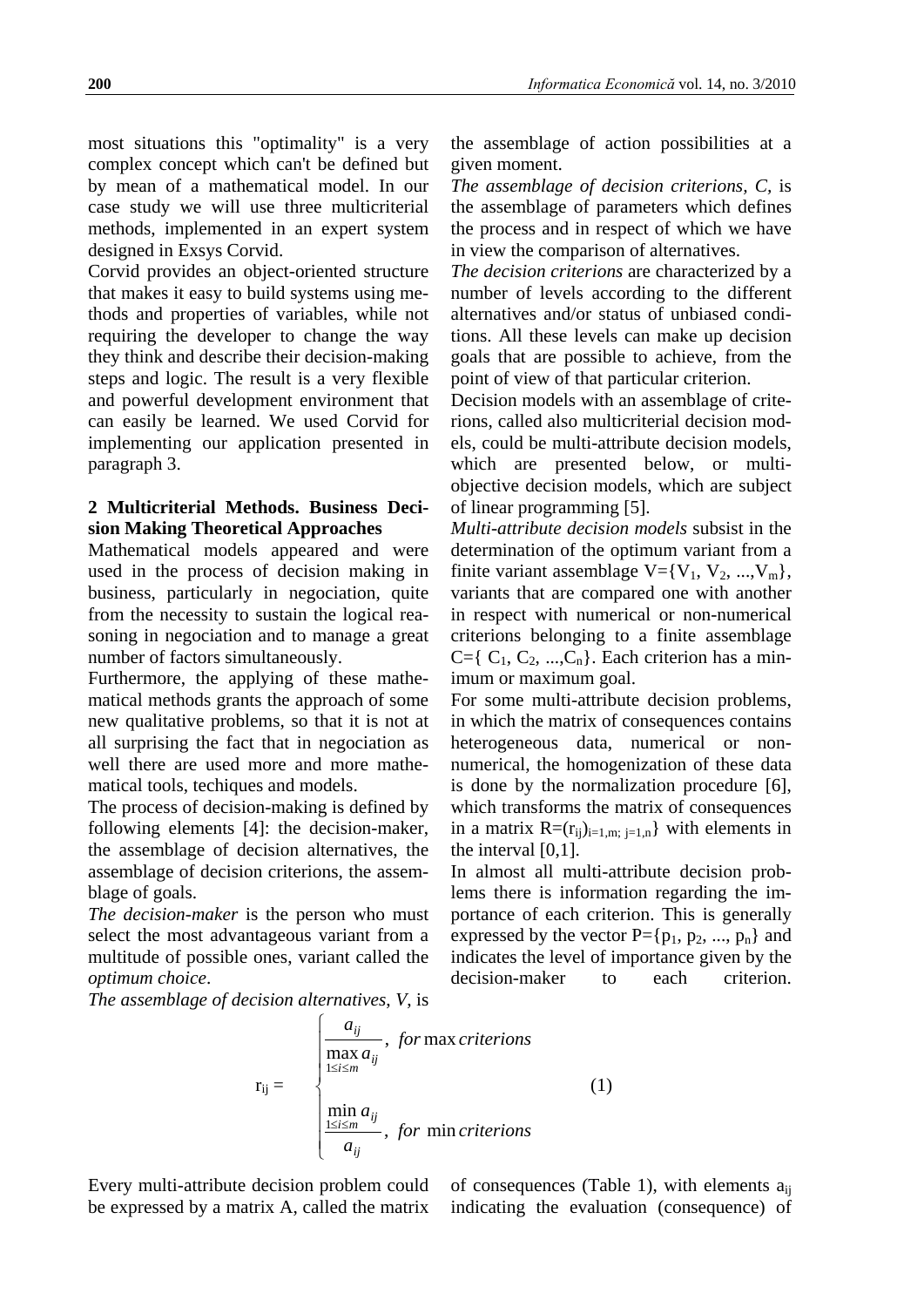variant i, i=1, 2, ..., m  $(V_i)$ , by criterion j, j=1,  $2, \ldots, n, (C_i)$ .

| $C_i$       | $C_1$    |          | $C_n$    |  |
|-------------|----------|----------|----------|--|
|             | $a_{11}$ |          | $a_{1n}$ |  |
|             | $\cdots$ | $\cdots$ | $\cdots$ |  |
| m           | $a_{m1}$ |          | $a_{mn}$ |  |
|             |          | $\cdots$ | $p_{n}$  |  |
| Source: [5] |          |          |          |  |

**Table 1. T**he matrix of consequences

Multi-attribute decision problems could be classified into three categories [7]: direct methods, indirect methods and methods which use a certain distance for the construction of hierarchies.

*Direct methods* build a function defined on the assemblage of variants with real values and selects variants for which the function takes the greatest value.

*Indirect methods* determine a hierarchy on the assemblage of variants based on an algorithm.

*Methods which use the distance* select a variant which is the closest to the ideal solution. In our case study we will use a direct method (the method of simple additive weight) and a method which uses the distance (TOPSIS), methods that are presented below:

#### *The method of simple additive weight*

The method consists in defining the function  $f: V \rightarrow R$ , given by:

$$
f(V_i) = \frac{\sum_{j=1}^{n} p_j r_{ij}}{\sum_{j=1}^{n} p_j}, i = \overline{1, m}
$$
 (2)

where  $r_{ii}$  are the elements of the normalized matrix R, calculated with relation  $(1)$  and  $p_i$ are the elements of the importance rates vector P, given as last row in Table 1. The optimum variant will be that for which  $f(V_i)$ takes the maximum value.

#### *The TOPSIS method*

The TOPSIS method (Technique for Order Preference by Similarity to Ideal Solution) is based on the idea that the optimum variant must have the minimum distance to the ideal solution.

The steps of the TOPSIS method are:

- Step 1. We build the normalized matrix  $R=(r_{ii}), i=1,...,m, j=1,...,n;$
- Step 2. We build the weighted normalized matrix  $V=(v_{ii}), i=1,...,m, i=1,...,n$ , where

$$
v_{ij} = \frac{p_j r_{ij}}{\sum_{j=1}^n p_j}
$$
 (3)

• Step 3. We calculate the ideal solution A and the ideal negative solution B, defined as:

A= (a1, a2, ..., an), B= (b1, b2, ..., bn) (4)

where:

$$
a_j = \begin{cases} \max_{1 \le i \le m} v_{ij}, & \text{if the criterion } C_j \text{ is max} \\ \min_{1 \le i \le m} v_{ij}, & \text{if the criterion } C_j \text{ is min} \end{cases} \tag{5}
$$

$$
b_j = \begin{cases} \max_{1 \le i \le m} v_{ij}, & \text{if the criterion } C_j \text{ is } \min \\ \min_{1 \le i \le m} v_{ij}, & \text{if the criterion } C_j \text{ is } \max \end{cases}
$$
 (6)

• Step 4. We calculate the distance between the solutions:

$$
S_i = \sqrt{\sum_{j=1}^n (v_{ij} - aj)^2}, \ i = 1, 2, ..., m; \qquad (7)
$$

$$
T_i = \sqrt{\sum_{j=1}^{n} (v_{ij} - b_j)^2}, i = 1, 2, ..., m;
$$
 (8)

• Step 5. We calculate the relative nearness from the ideal solution:

$$
Ci = \frac{T_i}{S_i + T_i} \tag{9}
$$

• Step 6. We make a classification on the assemblage V according to the descending values of Ci obtained in step 5.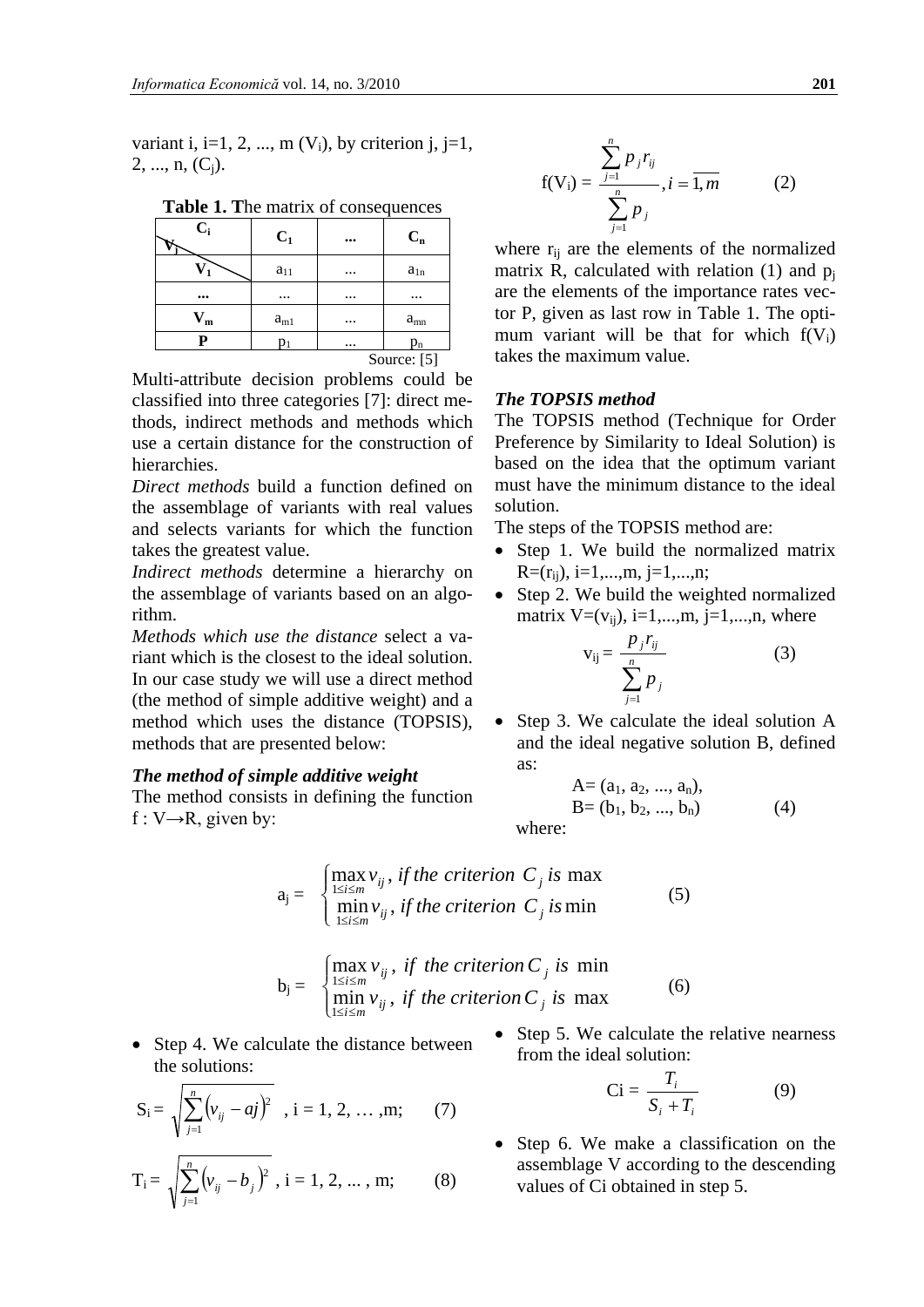#### **3 Multicriterial Methods. Case Study**

The case study in this paper wants to mark out the role of mathematical methods implemented in an expert system for the stage of preparation in an international negotiation process.

For that purpose we tried to highlight the usefulness of multicriterial methods in three business negotiation processes of a same Romanian negotiation team with three other international negotiation teams in order to purchase an industrial equipment.

In order to achieve the chased goal we made a case study at S.C. Chimcomplex S.A., using the two multicriterial methods presented in paragraph 2 (the method of simple additive weight and the TOPSIS method) for selecting, in the stage of prenegotiation, the best offer and for organizing the negotiation processes thereafter. Chimcomplex will have to decide between three offers of three foreign companies, taking into account eight selection criterions:

- $\bullet$  C<sub>1</sub> : the account of the good that has to be purchased (million Euro);
- $\bullet$  C<sub>2</sub> : requested advance money (%);
- $\bullet$  C<sub>3</sub> : time period allowed for the payments (years);
- $\bullet$  C<sub>4</sub> : payment staggering (month);
- $\bullet$  C<sub>5</sub> : rate of interest (%);
- $\bullet$  C<sub>6</sub> : time of delivery of the equipment (month);
- $\bullet$  C<sub>7</sub> : guarantee period (years);
- $\bullet$  C<sub>8</sub> : offer validity (month).

The following three offers of three foreign companies will be approached further as potential variants of the Romanian company Chimcomplex S.A:

- **the offer of Vichem Company, from** France – variant 1  $(V_1)$ ;
- the offer of Michelis Company, from Germany – variant 2  $(V_2)$ ;
- the offer of Itochu Corporation, from Japan – variant 3  $(V_3)$

The Romanian company Chimcomplex S.A. confers to each invoked criterion a specific rate of importance on a scale from 1 to 10 (rate 10 for the most important criterion and 1 for the lowest importance criterion). So the importance rates are: For  $C_1$  : 10; for  $C_2$  : 9; for  $C_3$ : 8; for  $C_4$ : 6; for  $C_5$ : 6; for  $C_6$ : 5; for  $C_7$ : 4; for  $C_8$ : 3.

In following table are presented the offers of the three companies according to the criterions invoked by Chimcomplex S.A and the importance rates given by the Romanian negotiation team (Table 2).

|                           | $C_1$<br>Mil.Euro | C <sub>2</sub><br>$\%$ | $C_3$<br>years | $C_4$<br>Month | $C_5$<br>% | $C_6$<br>month | $C_7$<br>years | $C_8$<br>Month |
|---------------------------|-------------------|------------------------|----------------|----------------|------------|----------------|----------------|----------------|
|                           |                   | 10                     |                |                | 7.5        |                |                |                |
| $\mathbf{V}_{\mathbf{2}}$ | 4,75              | 11                     |                | 12             |            |                |                |                |
| $V_3$                     | 5,25              | Q                      |                |                | 6,5        | 1.5            | 1.5            |                |
| D                         | 10                |                        |                |                |            |                |                |                |

**Table 2.** The characteristics of the variants according to the criterions and the importance rates for each of the criterions

For doing all calculations more quickly, we used the expert system generator Corvid, and put all entrance data into an input files, containing the characteristics of each variant in respect to each criterion and the importance rates of the eight criterions.

Further we will apply, using Corvid variables, the two mathematical methods described in paragraph 2 (the method of simple additive weight and the TOPSIS method) for

deriving the best variant between the three offers for the Romanian company. Finally we will compare the results obtained with the two methods.

Considering that the matrix in Figure 1 contains heterogeneous data, there will be necessary a normalization procedure. This occurs by minimization for  $C_1$ ,  $C_2$ ,  $C_5$ ,  $C_6$  and by maximization for  $C_3$ ,  $C_4$ ,  $C_7$ ,  $C_8$ . For the maximum and minimum criterions we used rela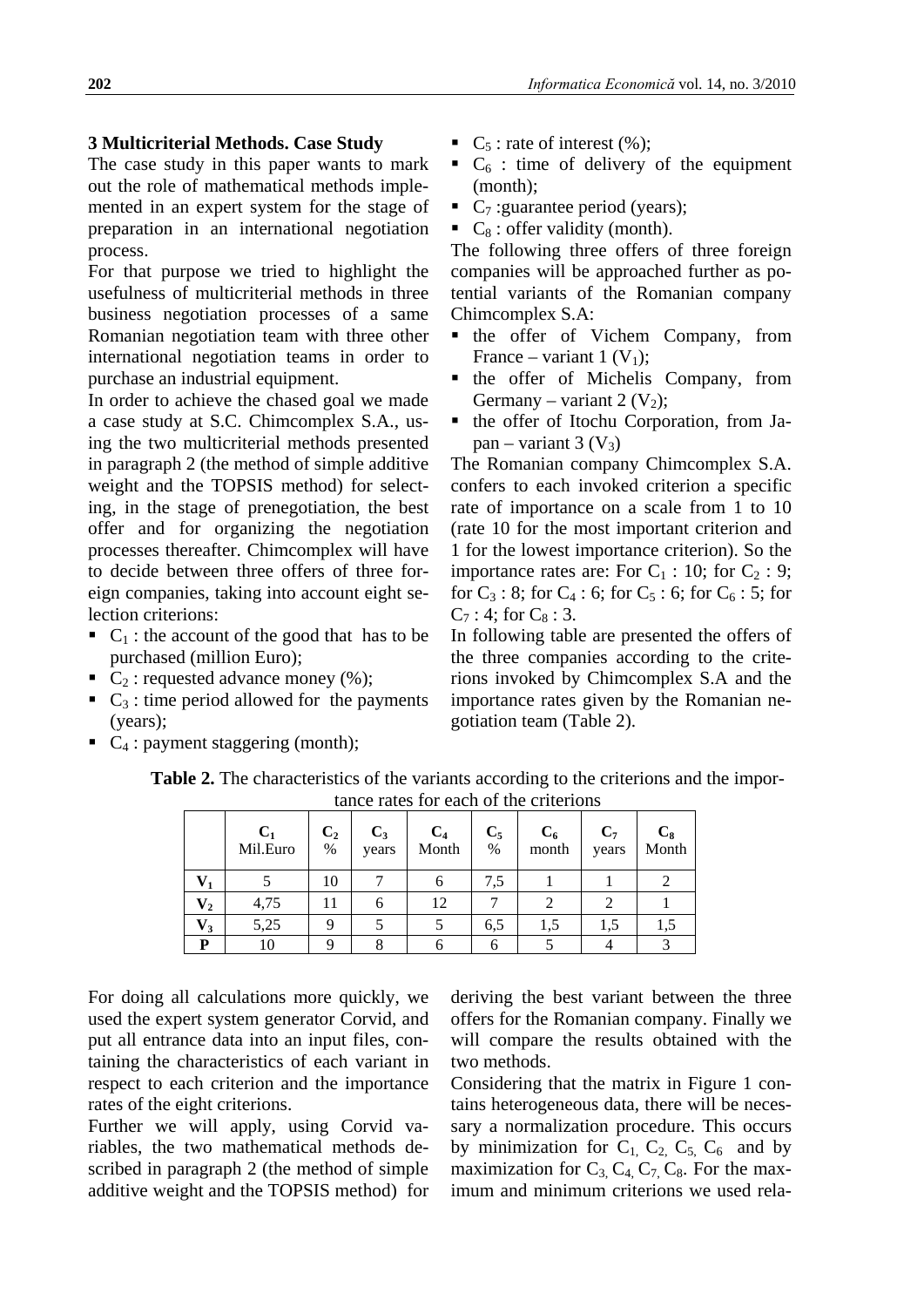tion (1) and calculated the elements of the normalized matrix  $R=(r_{ii})$  with  $i=\overline{1,3}$ ;  $j=\overline{1,8}$ , like in Figure1.



**Fig. 1.** Determination of the normalized matrix in a Corvid logic block.

Next, for applying the *simple additive weight method*, we calculate the values for the func-

tions  $f(V_i)$  using relation (2), like in Figure 2.

| <b>Logic Block:</b>                                                                                                                                                                                                                                                                                                                                             |                                                                                |                                                                                                                                                                      |   |
|-----------------------------------------------------------------------------------------------------------------------------------------------------------------------------------------------------------------------------------------------------------------------------------------------------------------------------------------------------------------|--------------------------------------------------------------------------------|----------------------------------------------------------------------------------------------------------------------------------------------------------------------|---|
| <b>Logic Block</b>                                                                                                                                                                                                                                                                                                                                              | Select Block to Display:                                                       |                                                                                                                                                                      |   |
|                                                                                                                                                                                                                                                                                                                                                                 | Logic Block 1                                                                  | Edit Name                                                                                                                                                            |   |
| $\begin{picture}(130,10) \put(0,0){\line(1,0){10}} \put(15,0){\line(1,0){10}} \put(15,0){\line(1,0){10}} \put(15,0){\line(1,0){10}} \put(15,0){\line(1,0){10}} \put(15,0){\line(1,0){10}} \put(15,0){\line(1,0){10}} \put(15,0){\line(1,0){10}} \put(15,0){\line(1,0){10}} \put(15,0){\line(1,0){10}} \put(15,0){\line(1,0){10}} \put(15,0){\line($<br>$\times$ | —,≂_                                                                           | Line:                                                                                                                                                                |   |
| MMC8 = maxim<br>E-I                                                                                                                                                                                                                                                                                                                                             | ----→ [r18] = NUM(''{C18}'')/MAX(NUM(''{C18}''),NUM(''{C28}''),NUM(''{C38}'')) |                                                                                                                                                                      | ∧ |
|                                                                                                                                                                                                                                                                                                                                                                 | --- →   r28] = NUM("{C28}")/MAX(NUM("{C18}"),NUM("{C28}"),NUM("{C38}"))        |                                                                                                                                                                      |   |
|                                                                                                                                                                                                                                                                                                                                                                 |                                                                                |                                                                                                                                                                      |   |
| $\Box$ MMC8 = minim                                                                                                                                                                                                                                                                                                                                             |                                                                                |                                                                                                                                                                      |   |
|                                                                                                                                                                                                                                                                                                                                                                 |                                                                                |                                                                                                                                                                      |   |
|                                                                                                                                                                                                                                                                                                                                                                 |                                                                                |                                                                                                                                                                      |   |
| Metoda = MPond<br>E-                                                                                                                                                                                                                                                                                                                                            |                                                                                |                                                                                                                                                                      |   |
|                                                                                                                                                                                                                                                                                                                                                                 |                                                                                |                                                                                                                                                                      |   |
|                                                                                                                                                                                                                                                                                                                                                                 |                                                                                |                                                                                                                                                                      |   |
| $\overline{\phantom{a}}$ Metoda = MTopsis<br>$ -$                                                                                                                                                                                                                                                                                                               |                                                                                | iiiiiiiiiii) = {{P1}*{r31}+{P2}*{r32}+{P3}*{r33}+{P4}*{r34}+{P5}*{r35}+{P6}*{r35}+{P7}*{r37}+{P8}*{r38}}/{NUM{"{P1}"}+{P2}+{P3}+{P4}+{P5}+{P6}+{P6}+{P6}+{P7}+{P8}}} |   |
|                                                                                                                                                                                                                                                                                                                                                                 |                                                                                |                                                                                                                                                                      |   |

**Fig. 2.** Determination of fV1, fV2 and fV3 for classifying the variants with the simple additive weight method

We obtain following results:

 $\rightarrow$  fV<sub>1</sub> = 0,85882  $\rightarrow$  fV<sub>2</sub> = 0,85867

 $\rightarrow$  fV<sub>3</sub> = 0,80088

According to this method, the order of the variants is:

 $V_1 \rightarrow V_2 \rightarrow V_3$ , like in figure 3.

It is easy to observe that the values for the variants 1 and 2 are very close (they differ only at the forth decimal), so we can conclude that this method is unconvincing, and it can't help much in selecting the optimal variant.

Next we apply the *TOPSIS method*.

Here we also need the normalized matrix  $R=(r_{ii})$ , i=1,...,m, i=1,...,n and then we build the weighted normalized matrix  $V=(v_{ii})$ ,  $i=1,...,m$ ,  $j=1,...,n$ , using relation (3). Thereafter we calculate the ideal solution A and the ideal negative solution B, like in Figure 4.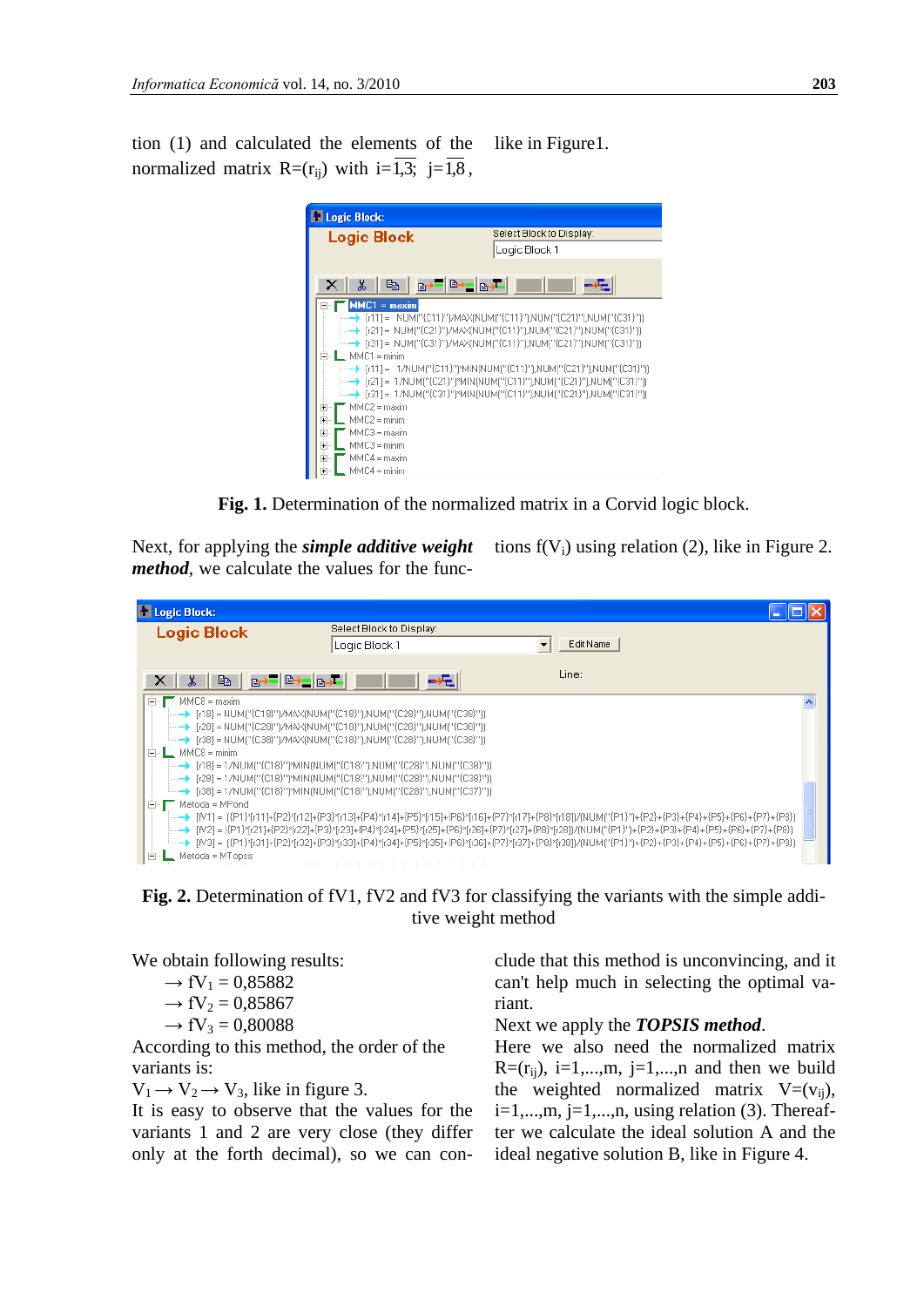

**Fig. 3:** Results calculated by the Expert System with the simple additive weight method

After calculating the distance between the solution and the ideal solution with relation (7) and the distance between the solution and the ideal negative solution with relation (8), we determine the relative nearness from the ideal

solution Ci, with  $i=1,3$  using relation (9) and we obtain:  $\rightarrow$ C<sub>1</sub>= 0.407







We make a classification on the assemblage V according to the descending values of  $C_i$ , and we obtain following order of variants:  $V_2$  $\rightarrow$  V<sub>1</sub>  $\rightarrow$  V<sub>3</sub>, like in figure 5, a little different from the simple additive weight method, where the order was  $V_1 \rightarrow V_2 \rightarrow V_3$ , but the function value for  $V_1$  was very close to that of  $V_2$ .



 $\boxed{\alpha}$ 

**Fig. 5.** Results calculated by the Expert System with the TOPSIS method

#### **4 Conclusions**

For some business negotiations the stakes are much too high to be lost. That's why it is desired to select and to apply the most efficient strategy which could grant the winning of the negotiation. In this respect it is useful to call on mathematical methods for identifying the best variants for overcoming a deadlock by

anticipating the movements of the partner.

Sometimes there are situations in which the negotiators must choose from a multitude of variants, must make a hierarchy and select the optimal offer. In such cases the most appropriate tool are multicriterial methods.

The purpose of this paper was to relieve the usefulness and importance of multicriterial